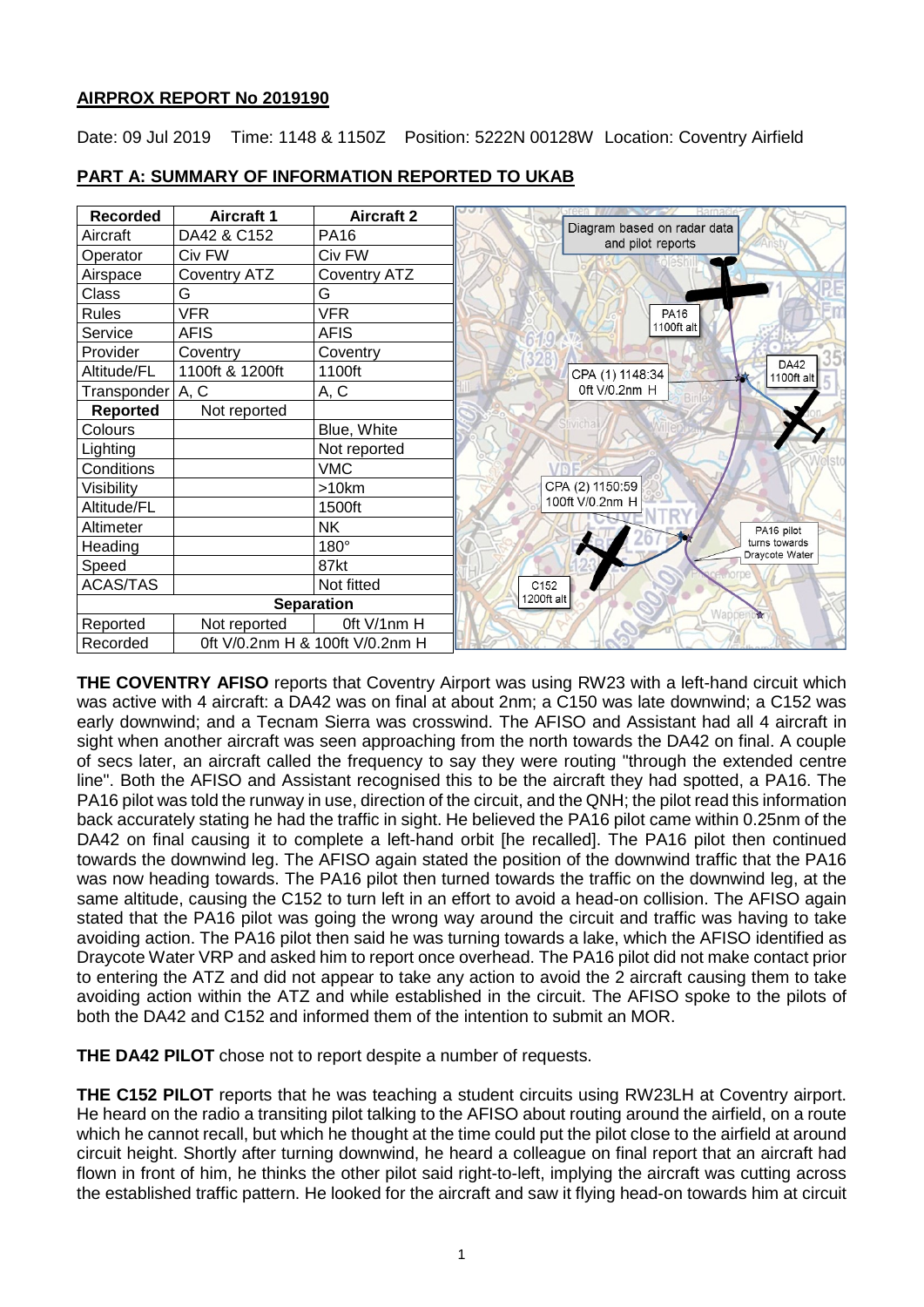height about at the upwind end of the downwind leg, roughly abeam the numbers, although he cannot be sure. There was no threat of immediate collision. In accordance with the rules of the air he should have made a right-hand turn, but that would have meant the other pilot turning right and keeping his aircraft within the circuit pattern. He therefore elected to make a left-hand turn towards the airfield. He immediately made a call on the radio to that effect to inform the oncoming pilot of his intentions and enable him to turn away from the circuit pattern safely. The other pilot then also turned to the left and acknowledged his mistake on the radio and apologised. The C152 pilot then reported that he was safely back on the downwind track. Given the distance between the aircraft, he assessed the risk of collision as minimal and that a steep turn to avoid the traffic had not been required.

**THE PA16 PILOT** reports that he was in contact with Birmingham and had been instructed to report at Ansty. When he reported at Ansty he was handed over to Coventry [UKAB note: in fact, no handover took place, the PA16 pilot free-called]. He saw an aircraft at about 3nm and a similar level, coming towards him where Coventry had instructed him to report, Draycote Water, then he resumed a southerly heading. At no time did Birmingham or Coventry inform him that left-hand circuits were in operation. He decided there was no need to take avoiding action.

The pilot assessed the risk of collision as 'None'.

# **Factual Background**

The weather at Birmingham was recorded as follows: METAR EGBB 091150Z 33007KT 280V360 9999 SCT032 21/13 Q1020

# **Analysis and Investigation**

### **UKAB Secretariat**

The DA42, C152 and PA16 pilots shared an equal responsibility for collision avoidance and not to operate in such proximity to other aircraft as to create a collision hazard<sup>[1](#page-1-0)</sup>. An aircraft operated on or in the vicinity of an aerodrome shall conform with or avoid the pattern of traffic formed by other aircraft in operation<sup>[2](#page-1-1)</sup>.

At 1148:10 (Figure 1), the PA16 pilot called Coventry whilst outside the ATZ but approaching the inbound lane for RW23, the DA42 was approaching the end of base-leg, about to turn final for RW23.



<span id="page-1-0"></span><sup>1</sup> SERA.3205 Proximity.

 $\overline{\phantom{a}}$ 

<span id="page-1-1"></span><sup>2</sup> SERA.3225 Operation on and in the Vicinity of an Aerodrome.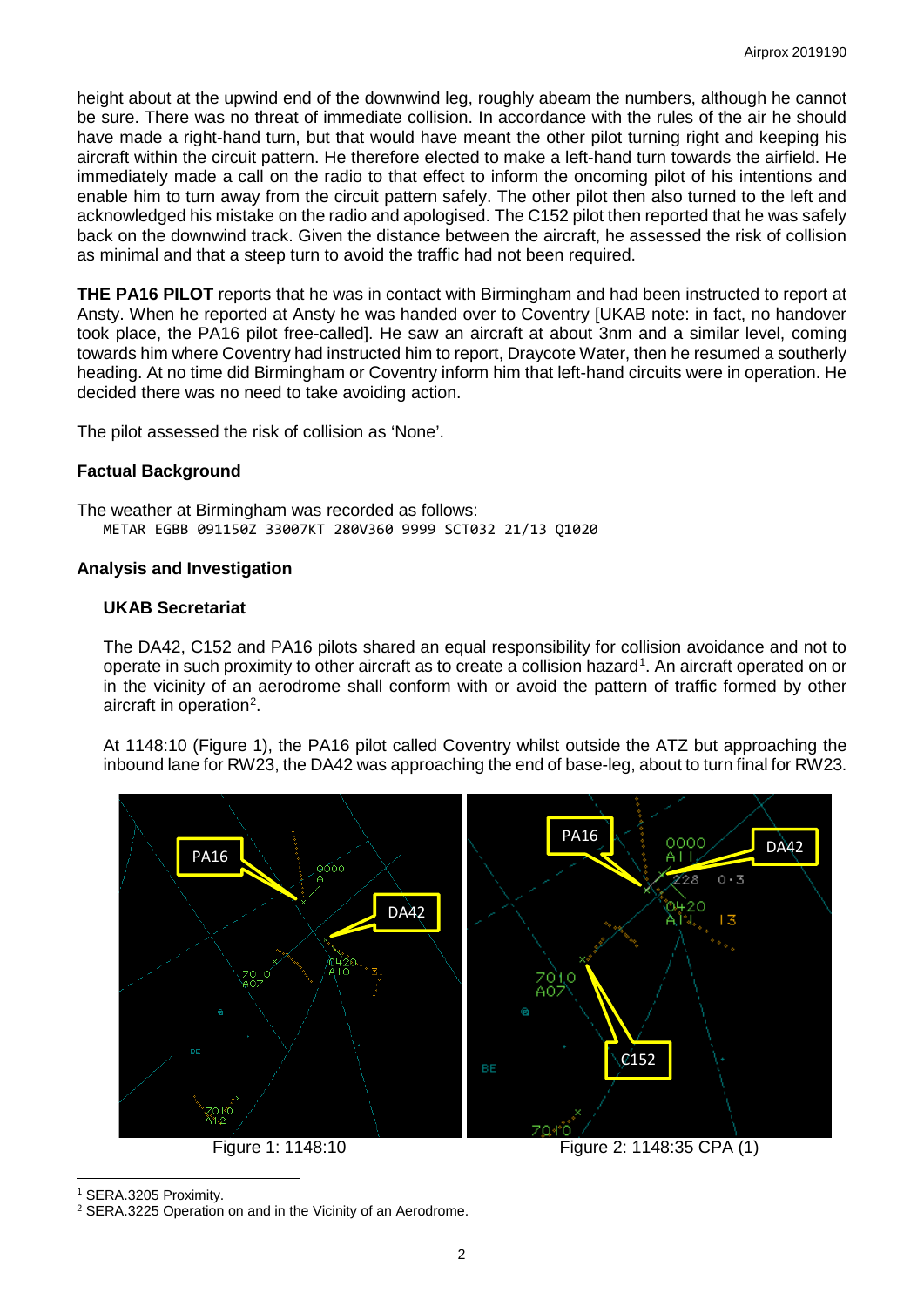At 1148:35 (Figure 2), the DA42 pilot turns right to avoid the PA16 crossing the final approach track at CPA (1).

The PA16 then turns right and flies into the ATZ at circuit height the wrong way downwind. At 1149:55 (Figure 3), the DA42 pilot has carried out a right-hand orbit and repositions onto final. The C152 pilot is just about to commence a turn onto downwind.



Figure 3: 1149:55 DA42 repositioning onto final approach after CPA (1)

At 1150:58 (Figure 4) the C152 pilot is now tracking downwind and turns left to avoid the PA16 at CPA (2). Shortly after, the PA16 pilot turns left to route to Draycote Water.



Figure 4:1150:58 CPA (2)

# **Summary**

An Airprox was reported when a PA16 flew into proximity with a DA42 and a C152 in the Coventry ATZ at 1148hrs and 1150hrs respectively on Tuesday 9<sup>th</sup> July 2019. The pilots were operating under VFR in VMC and were in receipt of an AFIS from Coventry.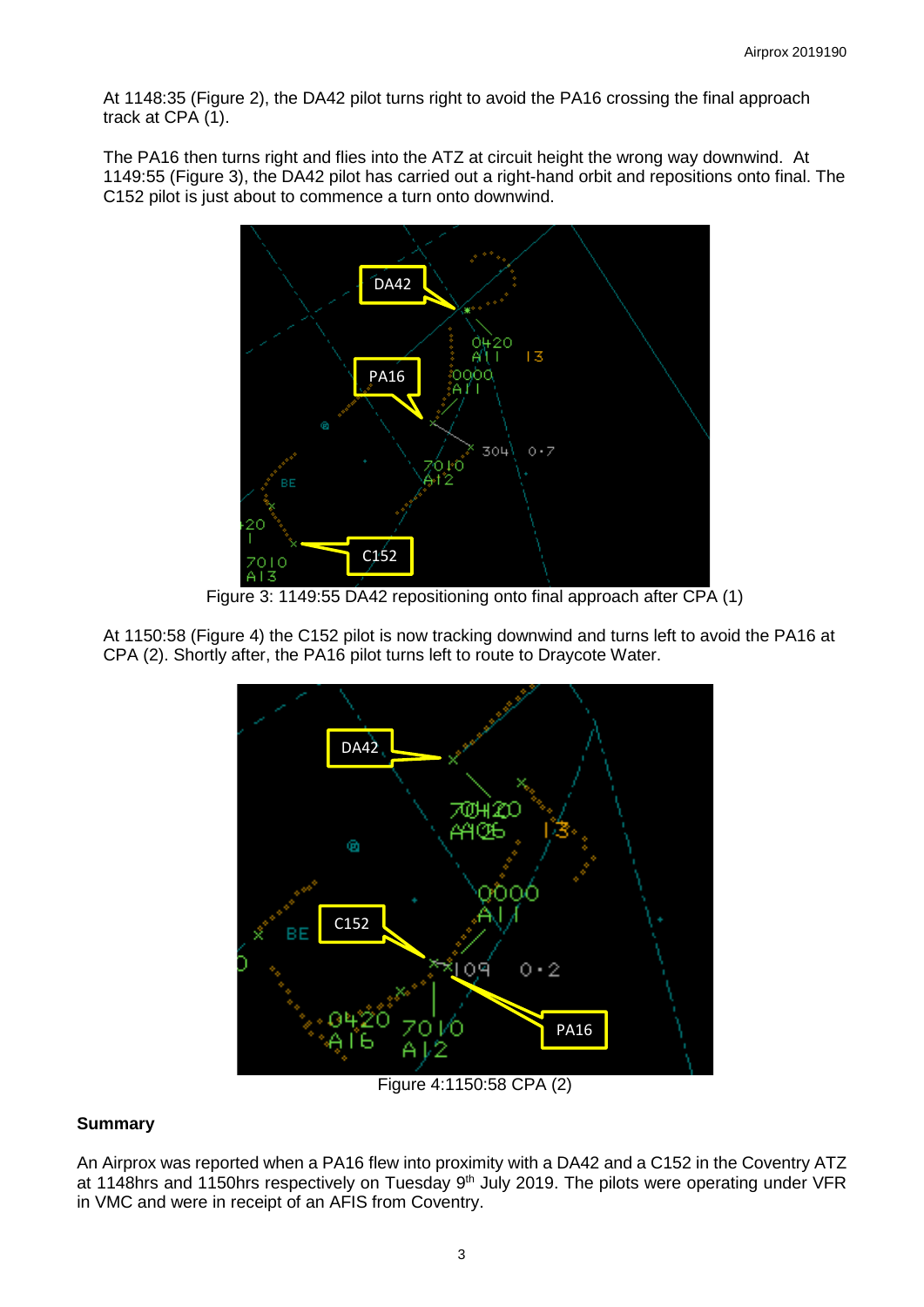# **PART B: SUMMARY OF THE BOARD'S DISCUSSIONS**

Information available consisted of reports from two of the pilots, radar photographs/video recordings and reports from the AFISO involved. Relevant contributory factors mentioned during the Board's discussions are highlighted within the text in bold, with the numbers referring to the Contributory Factors table displayed in Part C.

The Board began by looking at the actions of the PA16 pilot and noted that he had initially contacted Coventry and had passed information that he was about to fly through the extended centreline. Albeit later than desirable, and not the best course of action to fly through the approach lane at circuit height just outside the ATZ of a busy airfield, members commented that this was at least a useful call to Coventry and the aircraft operating in its circuit as they gained situational awareness on the otherwise unknown aircraft. The DA42 pilot was on base leg outside the ATZ at the time but was able to avoid the PA16 by orbiting right-hand. Notwithstanding they were outside the ATZ, the PA16 pilot was still required to avoid the DA42 which was forming a pattern of traffic at Coventry (**CF2 & 4**).

Noting that the PA16 pilot was intending to route to Draycote Water, some members wondered whether he had become disorientated or flustered when he saw 'another aircraft 3nm away coming towards him from Draycote Water' (likely the DA42 that had taken avoiding action), and whether this had resulted in the PA16 pilot mistakenly turning into the ATZ and visual circuit as he reacted to that aircraft rather than continuing towards Draycote Water **(CF2, 6 & 7)**. When he entered the circuit the wrong way and was warned by the AFISO, the PA16 pilot did not attempt to turn away from the circuit pattern but, instead, flew towards the C152 in the circuit. The Board felt that this indicated that the PA16 pilot had completely lost situational awareness at that point and may have become uncertain of his position **(CF3 & 4)**. It was only after the encounter with the C152 (which he did not see) that the PA16 pilot turned away from the visual circuit towards Draycote Water. The PA16 pilot's report indicates that he saw no other aircraft after the DA42, and this is supported both by his lack of any action to avoid the C152 **(CF8)** and his assessment that there was no risk of collision. Although he may not have assimilated that he had penetrated the ATZ, the Board agreed that *de facto,* the PA16 pilot had not informed Coventry of his intention to do so, or of the change in his routing when he flew through the visual circuit (**CF5)**. Members also wondered why the PA16 pilot thought that the AFISO would inform him that Coventry was operating a left-hand circuit when the correct procedure is to assume a left-hand circuit unless informed otherwise as stated in CAP413, Chapter 4, Paragraph 4.43, which states:

### *When the traffic circuit is a right-hand pattern it shall be specified. A left-hand pattern need not be specified although it is essential to do so when the circuit direction is variable.*

Turning to the actions of the DA42 pilot, the Board was disappointed that he had chosen not to contribute to the Airprox process because this meant that his perspective of the event could not be included in its deliberations. Nevertheless, members noted that he had broken off his approach to avoid the PA16 and, in doing so, had likely prevented the first CPA event from developing into a much closer encounter.

The Board then looked at the actions of the C152 pilot. Members noted that he had heard the R/T transmissions from the AFISO and had seen the PA16 approaching in the opposite direction to the circuit pattern in sufficient time to assess the situation and make a positive decision to make a left turn himself to avoid it rather than potentially cause the PA16 pilot to further infringe the circuit pattern if he turned right. The Board commended him for his pro-active thinking and actions which had undoubtedly prevented a far more serious incident from unfolding.

The incident had been reported by the Coventry AFIS who was concerned by the proximity of the PA16 to both of the other aircraft **(CF1)**. In assessing the risk, the Board agreed that flying through the approach, ATZ and subsequently a visual circuit at circuit height represented a seriously hazardous situation that had only been mitigated by the actions of both the DA42 and C152 pilots. However, ultimately, the DA42 and C152 pilots had both carried out suitably timely and effective avoiding action such that although safety had been degraded there had been no risk of collision; risk Category C.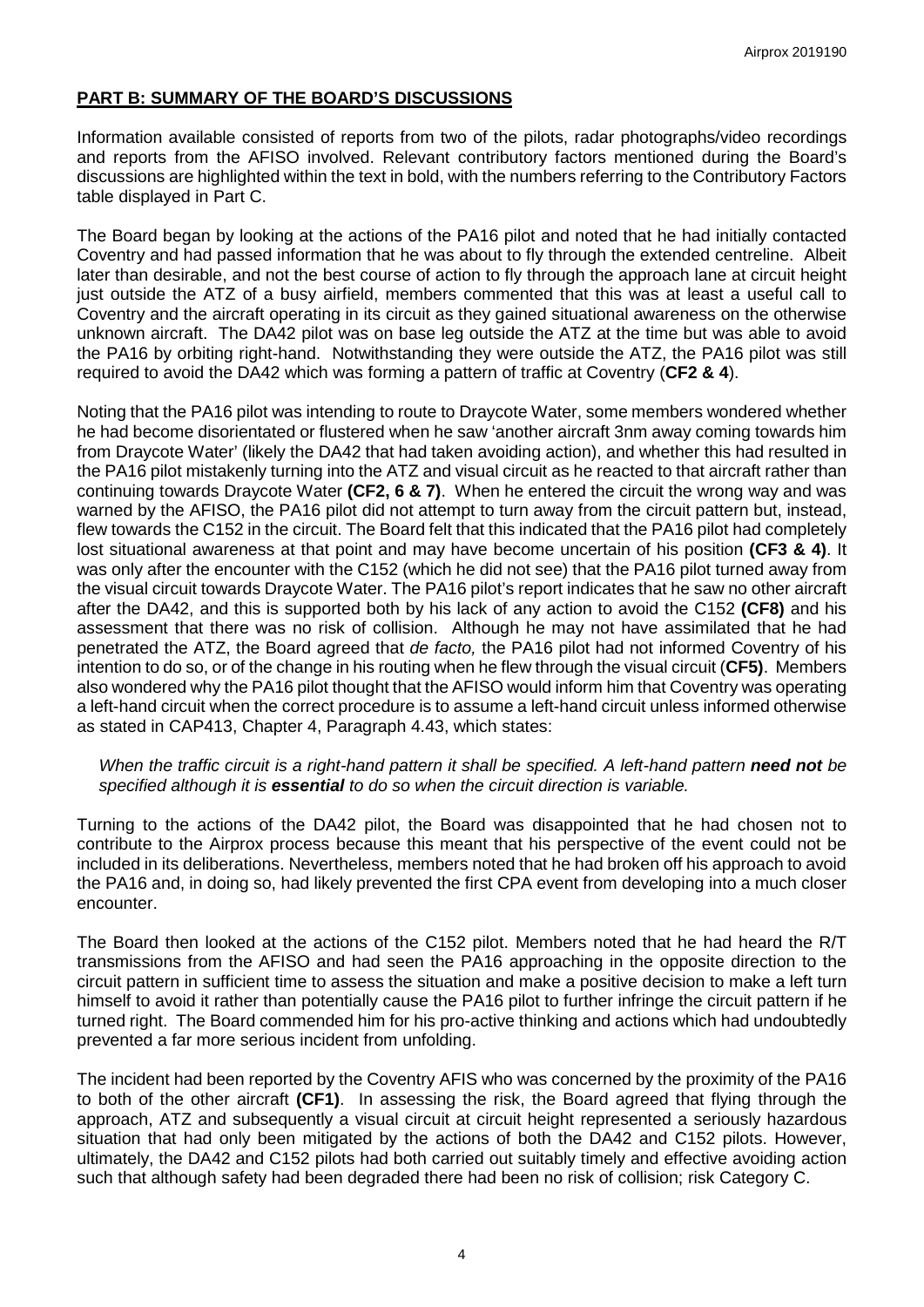# **PART C: ASSESSMENT OF CONTRIBUTORY FACTOR(S) AND RISK**

# Contributory Factor(s):

|                | 2019190                                                        |                                       |                                                                     |  |  |
|----------------|----------------------------------------------------------------|---------------------------------------|---------------------------------------------------------------------|--|--|
| <b>CF</b>      | Factor                                                         | <b>Description</b>                    | Amplification                                                       |  |  |
|                | <b>Ground Elements</b>                                         |                                       |                                                                     |  |  |
|                | • Situational Awareness and Action                             |                                       |                                                                     |  |  |
| 1              | <b>Human Factors</b>                                           | • Personnel Perception Events         | Concerned by the proximity of the aircraft                          |  |  |
|                | <b>Flight Elements</b>                                         |                                       |                                                                     |  |  |
|                | • Regulations, Processes, Procedures and Compliance            |                                       |                                                                     |  |  |
| $\overline{2}$ | <b>Human Factors</b>                                           | • Flight Crew ATM Procedure Deviation | Regulations/procedures not complied with                            |  |  |
|                | <b>• Tactical Planning and Execution</b>                       |                                       |                                                                     |  |  |
| 3              | <b>Human Factors</b>                                           | • Action Performed Incorrectly        | Incorrect or ineffective execution                                  |  |  |
| 4              | <b>Human Factors</b>                                           | • Aircraft Navigation                 | Did not avoid/conform with the pattern of traffic<br>already formed |  |  |
| 5              | <b>Human Factors</b>                                           | • Accuracy of Communication           | Ineffective communication of intentions                             |  |  |
|                | • Situational Awareness of the Conflicting Aircraft and Action |                                       |                                                                     |  |  |
| 6              | <b>Human Factors</b>                                           | • Lack of Action                      | Pilot flew into conflict despite Situational Awareness              |  |  |
| 7              | <b>Human Factors</b>                                           | • Monitoring of Other Aircraft        | Pilot did not sufficiently integrate with the other<br>aircraft     |  |  |
|                | • See and Avoid                                                |                                       |                                                                     |  |  |
| 8              | <b>Human Factors</b>                                           | • Monitoring of Other Aircraft        | Non-sighting or effectively a non-sighting by one or<br>both pilots |  |  |

Degree of Risk: C.

#### Safety Barrier Assessment<sup>[3](#page-4-0)</sup>

In assessing the effectiveness of the safety barriers associated with this incident, the Board concluded that the key factors had been that:

# **Flight Elements:**

 $\overline{\phantom{a}}$ 

**Regulations, Processes, Procedures and Compliance** were assessed as **ineffective** because the PA16 pilot did not conform with or avoid the pattern of traffic formed by other aircraft in operation at Coventry.

**Tactical Planning and Execution** was assessed as **ineffective** because the PA16 pilot did not fully communicate his intentions and did not adjust his flight profile which resulted in him flying through the Coventry ATZ and visual circuit the wrong way at circuit height.

<span id="page-4-0"></span><sup>&</sup>lt;sup>3</sup> The UK Airprox Board scheme for assessing the Availability, Functionality and Effectiveness of safety barriers can be found on the **UKAB Website**.